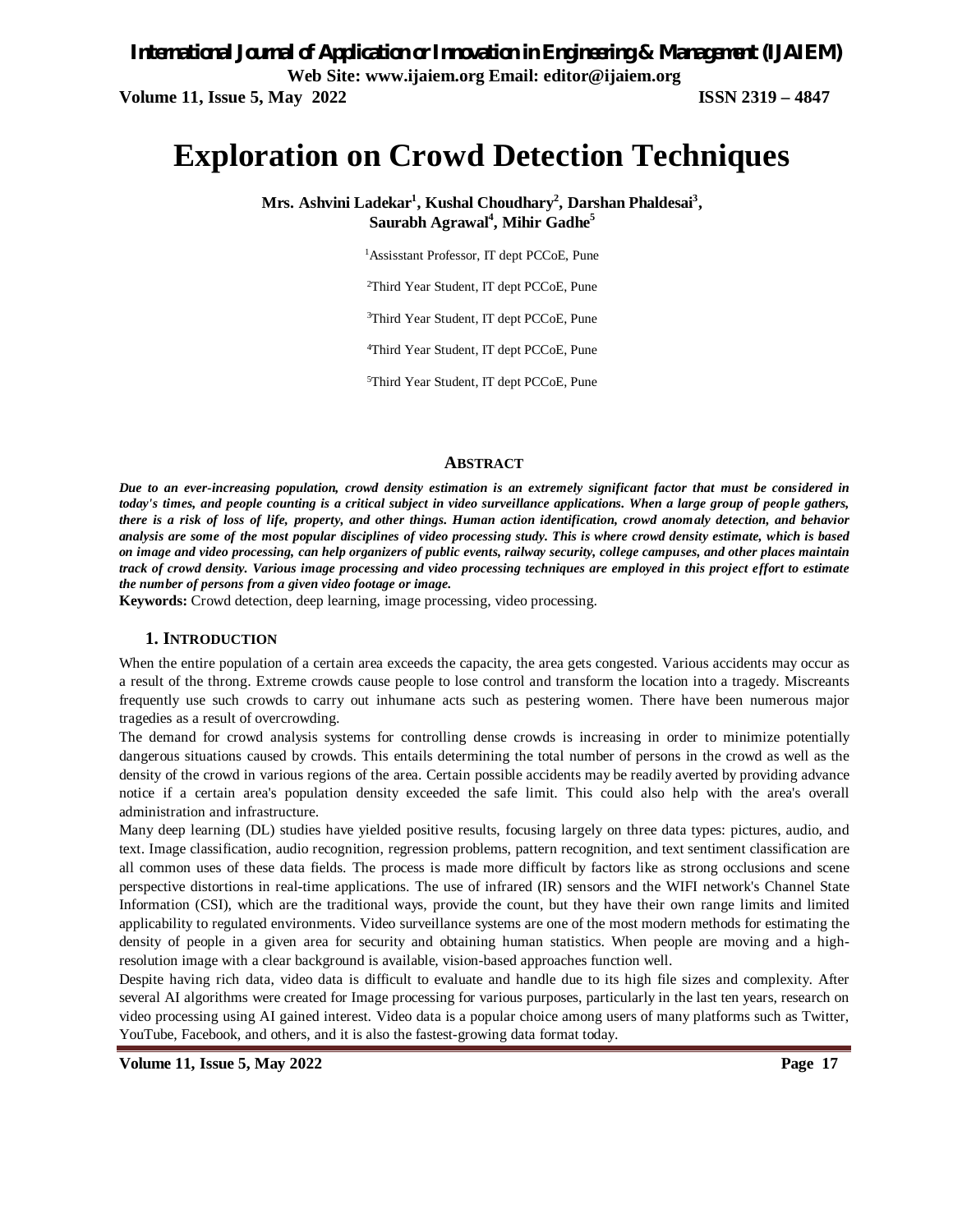**Volume 11, Issue 5, May 2022 ISSN 2319 – 4847**

#### **2. MOTIVATION**

In subsequent surveys, we discovered that a missing component is a combined review of several up-to-date image processing functionalities. Anomaly detection, anomalous human activity recognition, multi-object tracking, and behaviour analysis are only a few of the features covered in the aforementioned surveys. None of the polls combine the results of different types of research into a single survey.

As a result, we are motivated to discuss recent advances in image and video processing methods for a variety of functions, including motion detection, object detection, human action recognition, object tracking, image classification, and so on, as well as deep learning techniques for performing these functions.

#### **3. RELATED WORK**

#### **3.1 Image detection using SVM and Motion Estimation**

#### **3.1.1 Using SVM and ANN**

The output is typically a vector or multi-vector after image processing, picture segmentation, and feature extraction. There is a lot of depiction space and subspace. The component vector for each sub-space would be eliminated. The ANN receives this feature vector as input.

SVM is used to determine the ideal weight. The support vector mechanism must be trained first, and the SVM parameter must be changed to fit the training data and the problem. The support vector mechanism brings together all of the artificial neutral networks that have been classified. The study presents a process for detailed classification that takes less time to install and process [1].

#### **3.1.1 Motion Estimation and Motionless Detection Method**

Samia Bouchafa et al. define the issues and solutions for motion estimation, as well as a motionless detection approach to deal with three challenges: real-time constraints, deformable objects, and occlusion. This method employs an optical technology that is well suited to crowd surveillance. Motion detection and estimate are based on block matching technology. As indicated below, this strategy employs three techniques:

• Matching techniques: This method separates the image into blocks and compares them using a similitude criterion between two consecutive images. "Add the differences in absolute value" was used to select a similitude function. The block's size yields good results at the expense of sensitivity. As a result, they picked a smaller block size to reduce computing complexity. Only the edges of the pieces are matched. As a result, they were unable to reduce the computing time required to prepare photographs for online viewing.

• Frequential techniques: This method is suitable for obtaining the two motion components from spatial time related surfaces with a constant phase. A set of Gabor filters is convolved with the image, and the displacement vectors are obtained using this method. The downside is that it takes a long time.

• Differential techniques: This approach is based on the premise that a moving point's brightness remains constant throughout time. The suggested system uses a modified Horn and Schunk approach, in which the velocity vectors change only little between successive photos. These data are used to derive a global crowd motion direction. Two filters, spatial filtering and temporal filtering, are employed to process the segmentation in an appropriate context.

#### **3.2 Image Processing using Deep Convolutional Network for Crowd Detection and Parallel Virtual Machine**

#### **3.2.1 Using Deep Convolutional Network**

In large-scale image identification, object recognition, and segmentation, deep convolutional neural networks (ConvNet) are commonly employed. Deep ConvNets estimate population densities by extracting picture features directly and mapping them to crowd density on three levels: low, medium, and high. The overall number of people in each range, as well as the number of ranges, may vary depending on the application and the field's specific features [2].

The steps involved in this method are as follows:

• With a linear filter, convolutional layers are convolved with input image or feature maps. The distinctive maps that result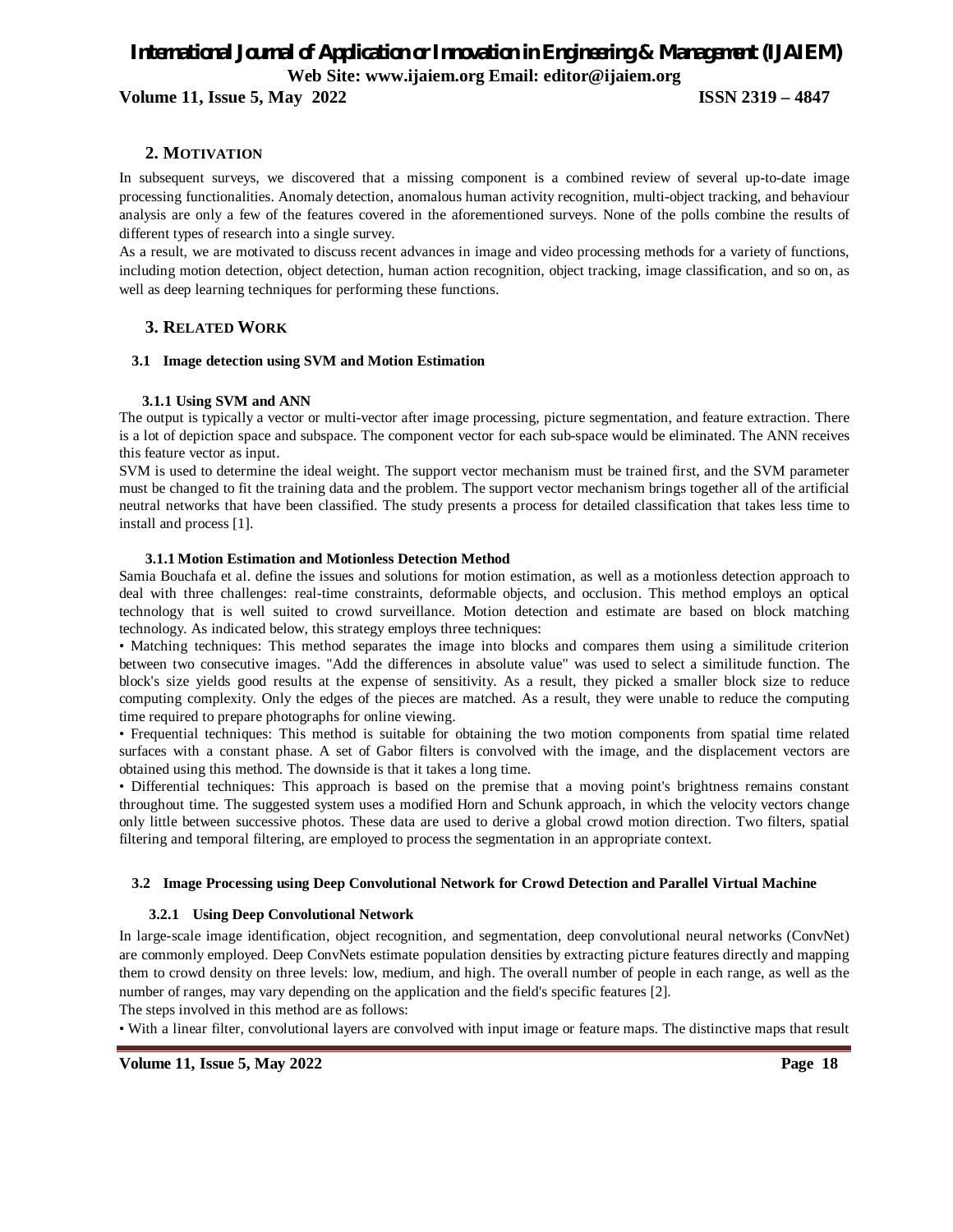#### **Volume 11, Issue 5, May 2022 ISSN 2319 – 4847**

depict each filter's reaction.

• Down-sampling layers with maximum (or average) values obtained in every sub-region of the input image or feature maps are non-linear with pooling layers. The translation efficiency is improved, and the number of network parameters is lowered.

• Activation layers apply non-linear activations to neurons that serve as inputs. Sigmoid function, hyperbolic tangent function, and other activations are common.

• Fully-connected layers compute outputs by linking them to every characteristic map element of the previous layer.

The neural network is trained using frame samples from the train subset, which are divided into five categories based on the amount of people in the image: Very-low, Low, Medium, High, and Very-high. The output of the neural network is separated into 5 levels of crowd density by quantifying the estimated crowd density. The test subset's classification accuracy is used to assess performance. A new crowd dataset of subway scenes with over 160K photos is utilised to evaluate the accuracy of the crowd density estimate approach in this deep ConvNets method. This method's experimental findings show that it has the best accuracy of 91.73% on average, and that it can perform better in real applications [2].

#### **3.2.2 Using Parallel Virtual Machine**

This technique uses crowd image textures to estimate the density of the crowd in real time. In this method, input photos are divided into population density classes. Following that, the categorization is handled using a low pass filtering algorithm based on the prior images from the incoming image sequences. The initial step in this method is to classify each pixel extracted from a sequence of photos into one of the previously identified texture classes. The approach of Self Organized Maps is used in this process of identifying each pixel (SOM). The method is expanded using a distributed algorithm called Parallel Virtual Machine because the classification of various pixels takes a long time in a real-time context (PVM) [3].

The steps involved in this algorithm are:

- The master processer divides the input image into n fragments at first (where n refers to the count of slave nodes).
- The slave processor is then given each of the fragmented image fragments.
- The slave processer's job is to use a sequential method to classify the texture of image fragments.
- In addition, the slave processor delivers the assigned parts to the master processor.
- Finally, the master assembles all of the fragments into a single texture-segmented image.

#### **3.3 Video Processing using Deep Learning Methods**

#### **3.3.1 Using CNN Approach**

In a previous work, a CNN model was trained using large-scale videos including near to 500 sports lessons. This approach includes a architecture that doesn't uses permanent motion information from video. It also has modules for categorizing movies that comprise a context stream for low-resolution image modelling and a fovea stream (for high-resolution image processing) [4]. The author employs an ImageNet-based pre-trained model to categorise unusual occurrences captured by the security camera. The cost of training a large CNN model for video processing is reduced using this method.

Simonyan and Zisserman suggested 2-stream model as a universal deep learning approach using 2 CNN streams. Twostream is designed with two separate layers, one for recording spatial information using a single frame and the other for storing temporal information using optical flow. In a two-stream CNN, regular images and optical flow images are mixed as input. To achieve high throughput, these two different networks were connected utilising a late fusion approach.

DeepSORT is a widely used CNN-based elegant object tracking technique. The author used the Basic Online and Realtime Tracking strategy for multiple item tracking, which focuses on simple, realistic methods. The author employed a single conventional hypothesis tracking approach that included recursive Kalman filtering1 and frame-by-frame data association. As a result of CNNs' significant success in image recognition tasks, the authors used gait energy image, a popular picturebased gait representation. Data from the GEI was transmitted into the GEINet. GEINet performs brilliantly on the OU-ISIR large population dataset. For vehicle detection, the authors presented a nine-layer CNN based on a popular video processing programme. Background subtraction, object detection, obstacle detection for self-driving cars, anomaly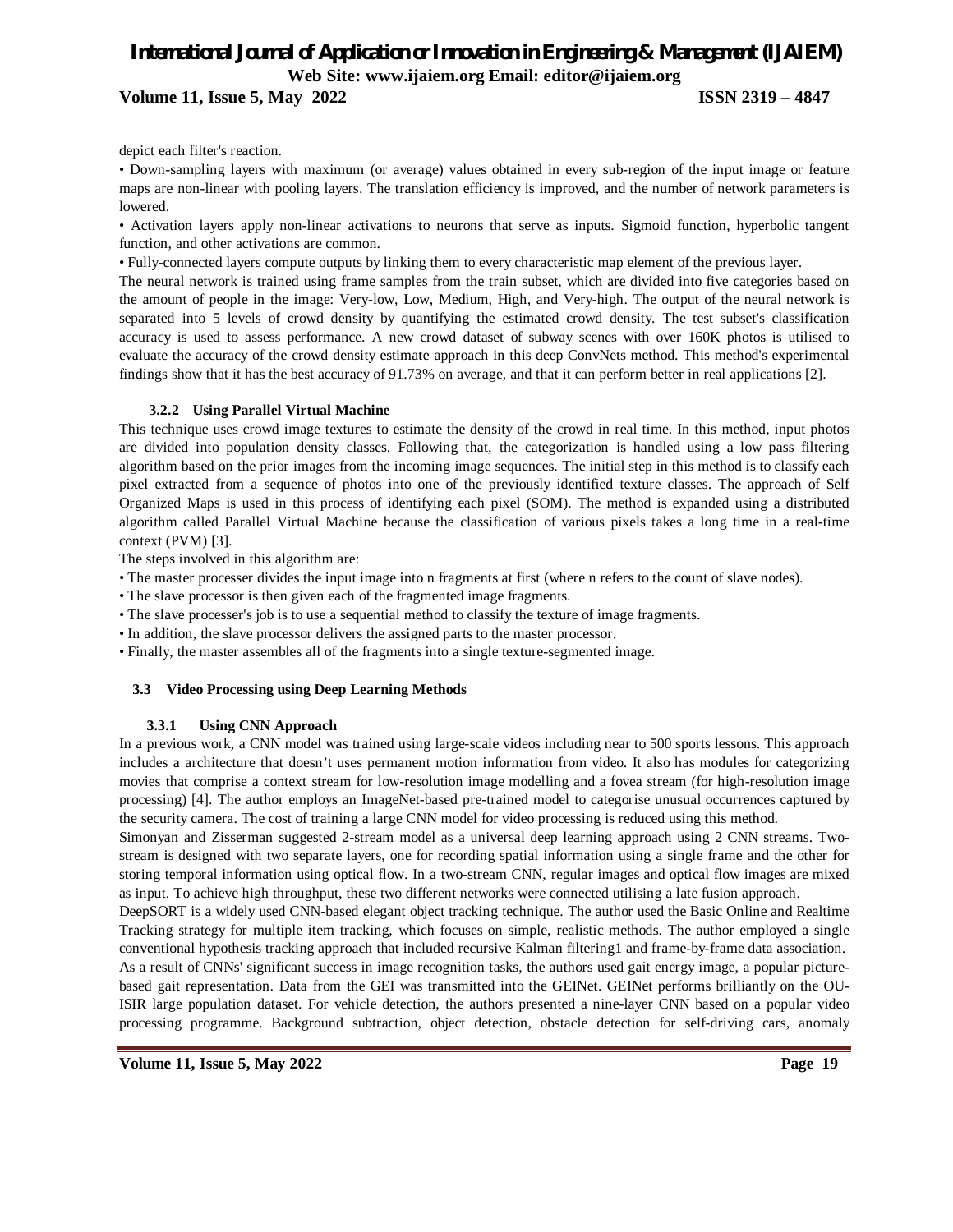**Volume 11, Issue 5, May 2022 ISSN 2319 – 4847**

detection in crowded settings, lane marking, and monitoring wild animals are among the applications for which CNNbased techniques have been proven to be a potential option [5].

#### **3.3.2 Using DNN Approach**

A deep neural network is a sort of neural network that contains more than two layers and is considered a more complicated form of neural network. Large volumes of higher-dimensional data can be handled using DNN-based video processing techniques. A robust deep neural network-based Multivariate Gaussian Fully Convolution Adversarial Autoencoder (MGFC-AAE) model was presented to address the requirement for video anomaly detection and localization.

Pashchenko et al. used a DNN-based transportation system model to recognize the urgent case. Amosov et al. developed a DNN-based video processing approach for determining the classification probabilities for each video fragment, as well as detecting and recognizing normal and abnormal situations. Similarly, road sign identification and lane detection activities are necessary for road analysis in automated driving. To detect abnormalities, Luo et al. applied DNN-based video processing in addition to sparse coding. The purpose of this strategy is to develop a vocabulary that can be used to evaluate a wide range of common occurrences with few reconstruction flaws [5].

#### **3.3.3 Using Hybrid Approach**

The hybrid approach exhibits the use of a range of deep learning algorithms for video processing. This strategy has been utilized in several studies. A constant gradient flow in an LSTM makes it easier to back-propagate than a standard recurrent neural network. Because it prevents gradients from popping or vanishing, LSTM is also more stable. The purpose is to partition the video data into equal parts, extract short snippets from each component of the movie, classify each and every part using a multi-stream CNN network, and then agree to get a score for the full video [5].

For video processing on real-time yoga posture detection using deep learning, a hybrid deep learning model utilizing CNN is recommended. In this way, the CNN algorithm gathers many posture characteristics before using LSTM features to create real temporal predictions. A novel transformer network uses the attention mechanism in deep learning to outperform when combined with spatio-temporal based models like CNN for human activity identification. The linked network works on attention processes independently, with a focus on hands and faces, which are critical for accurate human action recognition tasks [6].

Because it illustrates the intelligent monitoring of equipment used during surgery in the operating room, healthcare is a particularly demanding use of the video process.

#### **3.4 Detecting Crowd Behavior with Video Processing**

Video processing is a 3 step process. The first step of Feature Detection and temporal filtering. In the step, the characterizing visual aspects of crowd flow are observed.

Multiple different parameters are considered when features of characterized. for example:

- 1) Brightness
- 2) Small motion
- 3) Spatial coherence ,i.e., neighboring points move in the same direction [9].

Feature trackers are use to provide a "feature description" of the object. This description once extracted from provided sample image can be used to separate said object from other objects and track its position and velocities. For the recognition to be reliable, the detection should be able to perform well in any changes in scale, noise and illumination.

#### **3.4.1 Scale Invariant feature tracker (SIFT)**

SIFT is a robust tracker and is able to detect objects even among clutter and partial occlusion. It is invariant to uniform scaling, orientation, illumination changes and partially invariant to affine distortion. First, the image is transformed into a large collection of feature vectors. Low-contrast candidate points and edge response points are rejected. This helps for stable matching and recognition. Next step includes indexing and storing SIFT kets for matching against new images. After this, clusters are identified based on consistent interpretation of each feature in the feature set and final features are extracted after weighing features against their sample scale. This tracker also includes a verification step [10].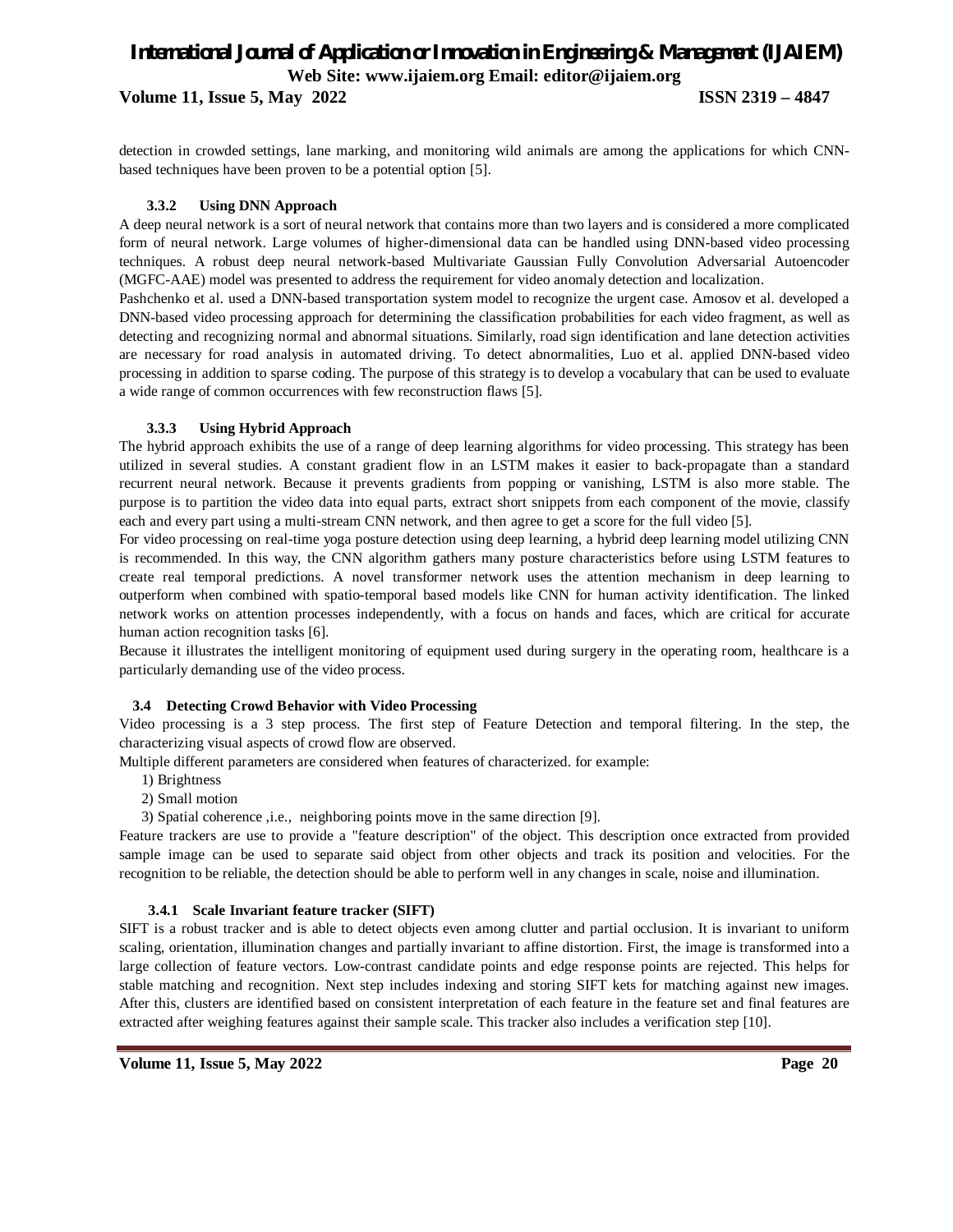#### **Volume 11, Issue 5, May 2022 ISSN 2319 – 4847**

#### **3.4.2 KLT feature tracker**

Kanade-Lucas-Tomasi feature tracker is one of the many feature descriptors like SIFT or SURF used for identifying and tracking local visual features. KLT performs well at minimal image distance, resists tweaking parameters, and requires little computer power.This method uses gradient weighted approximation applied over translation of objects to perform feature tracking. It also includes an additional stage of verification so that features are tracked correctly.

The tracker produces a collection of frames along with a feature points in adjacent frames. A vector of the said features is stored in memory along with their velocities. The motion points are weighted using a probability grid.

The second step is image segmentation and blob extraction. Using binary masks, the RGB frames are filtered using a 3x3 kernel gaussian blur filter and then passed through multiple segmentation techniques which aggregate homogeneous regions globally. This results in the development of a grayscale intensity edges. Then this edge image is passed to an algorithm with vectorizes it and then a triangular tessellation is generated over it.

The last step is Crowd behavior detection. The data collected undergoes statistical analysis to detect crowd activity in the observed scene. A 3D-Grid builds a grayscale activity map taking a set of binary blob images as input.

Using this 3D map, number of objects can be enumerated and characteristics defined. This way crowds can be identified [9].

#### **4. PROPOSED WORK**

Crowd Identification and Tracking systems mostly include a single optic device/ camera to capture the images required. While this method is cost effective and can be used map large areas, this method is not able to monitor and track objects in 3D space. The proposed system is combination and modification to many simple 2D tracking systems used together to identify objects in 3D space for better accuracy and positional insight. Input from multiple cameras can be fed to the algorithm to generate a realtime 3D map of an area and then objects can identified in the said map. This should provide us with more accurate distance tracking in said objects.

#### **5. CONCLUSIONS AND FURTHER SCOPE**

The approaches for estimating crowd density that have produced the best results were presented in this paper.

The features gained from the CNN model training shown a good capacity to count the crowd, and GrC principles are utilised to gestate crowd segmentation issues at various granular levels, as well as other estimate algorithms. Furthermore, these methods can be altered to create new algorithms with many benefits that can be deployed for a specific application such as crowd monitoring in shopping malls, in uncontrolled situations such as bus stops and train stations, preventing congestion and providing comfort [7].

#### **References**

- [1] Han, Kang, Wanggen Wan, Haiyan Yao, and Li Hou.,2017 "Image Crowd Counting Using Convolutional Neural Network and Markov Random Field." arXiv preprint arXiv:1706.03686
- [2] Pu, Shiliang, Tao Song, Yuan Zhang, and Di Xie.,2017 "Estimation of crowd density in surveillance scenes based on deep convolutional neural network."
- [3] Sabrina Haque, Muhammad Sheikh Sadi, Md. Milon Islam, Md Erfanul Haque Rafi, "Real Time Crowd Detection to Prevent Stampede", DOI: 10.1007/978-981-13-7564-4\_56.
- [4] Sneha.P.K, Rabichith, Sri Nithya S, Surekha Borra Department of ECE, K.S. Institute of Technology, Bangalore-560109, India., "Crowd Density Estimation Using Image Processing", ISSN 0973-4562 Volume 13, Number 9 (2018) pp. 6855-6864.
- [5] Vijeta Sharma (Member, IEEE), Manjari Gupta, Ajai Kumar and Deepti Mishra (Senior Member, IEEE), "Video Processing Using Deep Learning Techniques: A Systematic Literature Review", Digital Object Identifier - 10.1109/ACCESS.2021.3118541.
- [6] K Ragavan, K Venkatalakshmi, K Vijayalakshmi, "A case study of key frame extraction in Video Processing", ISSN: 2566 -932X, Issue 4, July 2020.